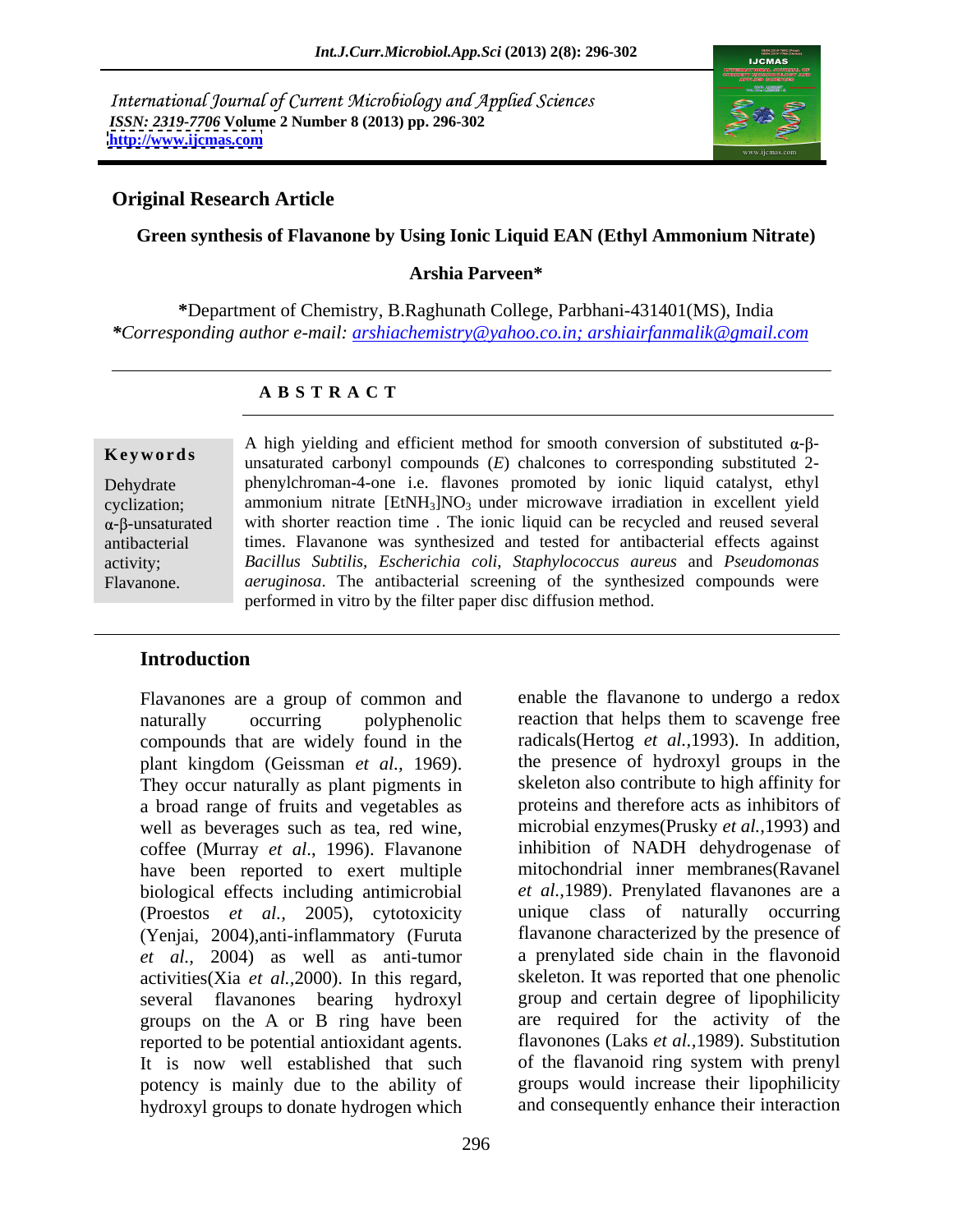with cellular membranes (Baron *et al.,* methodologies. Microwave irradiation is 1989). Different methods are used for the used for a variety of organic reactions due synthesis of flavones, includes Allan- to their use in a rapid and cleaner synthesis Robinson synthesis (Banerji *et al.,* 1980), of organic compounds (Varma *et al.,*1993 synthesis from chalcones (Hoshino *et al.,*1986) and via intramolecular witting Benalloum *et al.,*1998 and Lerestif *et*  reaction (LeFloch h *et al.,*1986). The most common method used involves Baker- (pyridine/KOH) form 1,3 diketones. The diketones are further cyclized under strong acidic condition to afford the flavones vield, solvating ability and easy

characterized by the presence of a Prenylated side chain in the flavonoid skeleton. It was reported that one phenolic group and certain degree of lipophilicity are required for the activity of the flavonoids(Baron *et al.*, 1989) Substitution The  $\alpha$ - $\beta$ -unsaturated carbonyl compounds of the flavonoid ring system with prenyl 1 (1 mmol ) was added in ionic liquid groups would increase their lipophilicity EAN ( 2 mmol ) and irradiate into a and consequently enhance their interaction domestic microwave oven at  $250^{\circ}$ C for 20with cellularmembranes4',5,7-Trihydroxy- 25 sec. The reaction was monitored on 3 -prenylflavanone (1) has been isolated TLC. After completion on the reaction, the for the first time in 1989 from the mixture was extracted 5 X 20 ml. of ethyl chloroform extract of the stem bark of acetate: petroleum ether (50%+50%). Erythrina eriotriocha(Nkengfack *et*  Compound comes in organic layer, was *al.,*1989) .The chemical and again treated with water, brine & dried pharmaceutical industries are always under the pressure to find out evaporated to afford pure flavanones 2. environmental friendly organic reaction Further, Ionic liquid was dried under

297

and Marrero-Terrero *et al.,*1996 and *al.,*1997).

Venkatramn arrangement. In this method Ionic liquids are possible green catalyst 2- hydroxy acetophenone are converted to acts as alternatives for several catalytic benzoyl ester, which in presence of base reactions. Ionic liquids attracted attention (Balogh *et al.,* 1993, Chisen *et al.,* 1997). In recent development of such dehydrative *al.*, 2001 and Zhao *et al.*, 2002) Various *al.,* 2002 and Sheldon *et* cyclization it includes the use of reactions have been reported recently Amberlyst15 (Hoshino *et al.,*1987), using ionic liquids as an catalyst, reaction Co<sup>III</sup>(sulpr)OH (Nishinaga *et al.,*1982), media(Rajgopal *et al.,*2003 and Jarikoteet FeCl<sub>3</sub> (Zubaidha *et al.,*2005), Br<sub>2</sub>/CHCl<sub>3</sub> al.,2003 and Gholap *et al.,*2004 and (Garg *et al.,*1994), EtOH/HCl (Jung *et*  Panchgalle,2004) and as rate enhancers *al.,*2001) ,clay (Verma *et al.,*1998), (Madje*et al.,*2004). (Sarda *et al.,*2006) NaOAc/AcOH (Kumar *et al.,*1999) and synthesized a high yielding and fast H2SO4 under microwave method for smooth conversion of irradiation(Tsukayama *et al.*, 2003) . substituted 1-(2-hydroxy phenyl)-3-<br>Prenylated flavanone is a unique class of phenyl-1,3-propane diones to naturally occurring flavonoids corresponding chromen-4-one under of researchers due to their mild reaction conditions, short reaction times and better yield, solvating ability and easy recylibility(Welton*et al.,*1999 and Wassercheid *et al*., 2000 and Sheldon *et al.,*2001 and Zhao *et al.,*2002) .Various substituted 1-(2-hydroxy phenyl)-3 phenyl-1,3-propane diones to microwave irradiations using ionic liquid[EtNH<sub>3</sub>]NO<sub>3</sub> is firstly reported.

## **Experimental**

over MgSO4. Organic solvent is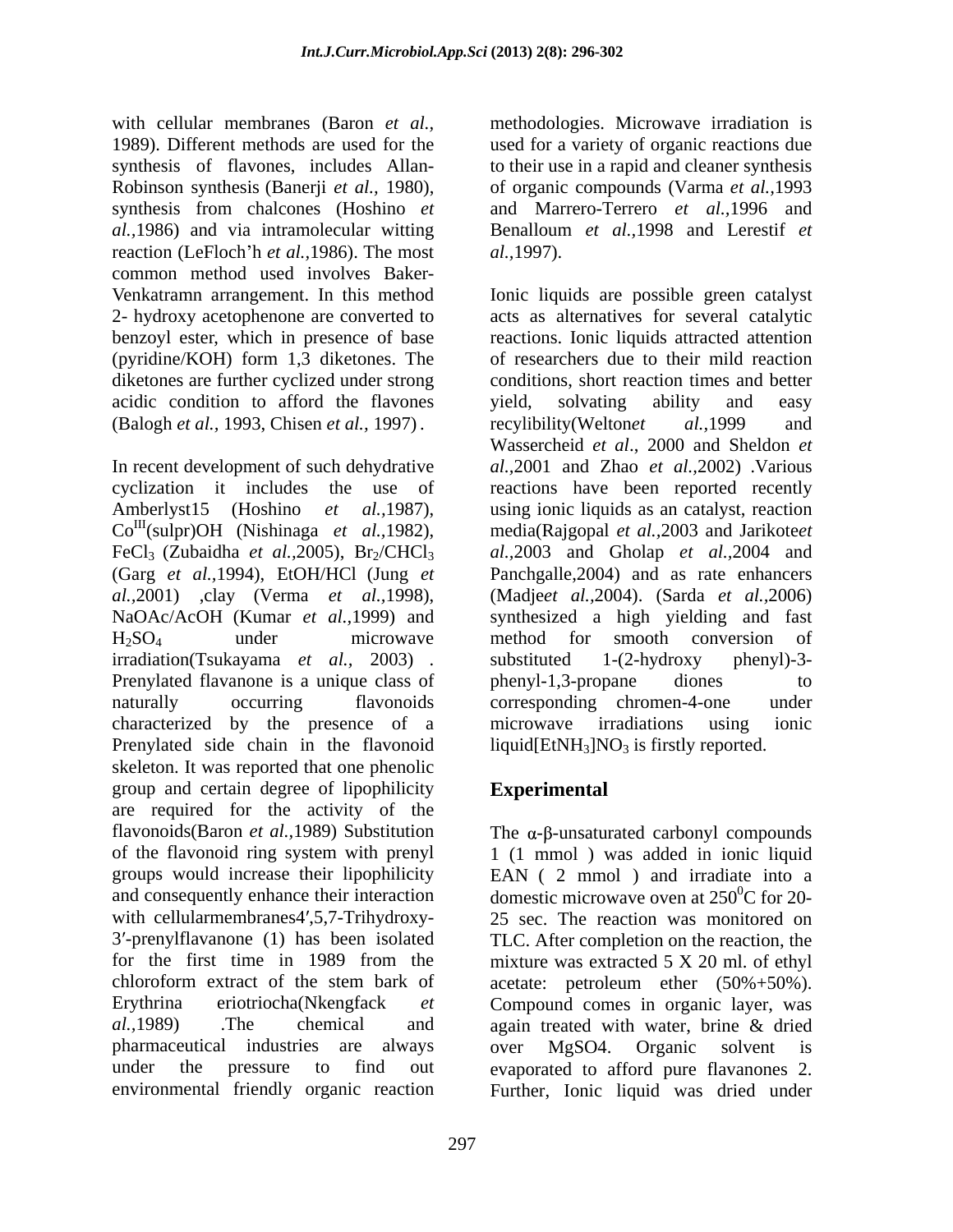reduced pressure and reused for another

to catalyst or due to solvent therefore we choose a novel methodology in which we used IL as catalyst as well as solvent so it **Antimicrobial activity** will become green synthesis.(Scheme-1). We used EAN ethyl ammonium nitrate. The antibacterial activities of the

a novel synthesis of flavanones 2 *subtilis*  $(G<sub>+</sub>)$ , *Escherichia coli*  $(G<sub>-</sub>)$ , promoted by ionic liquid catalyst, ethyl Staphylococcus aureus (G+) and ionic liquid can be recycled and reused used (Tsukayama et al., 2003).

studied considering different solid (1 mg/1 mL). Each culture was prepared to supports and catalyst. After some a turbidity equivalent to McFarland and experimentation the best procedure for the spread on the test tube. The paper disc irradiation is described as follows. The containing the compound were placed on reaction mixtures were heated the agar surface previously inoculated with successively for 10 sec periods followed by a 5 sec cooling interval between irradiations. The method was designed to All determinations were made in avoid over heating of reactants. Since the unmodified house hold microwave oven determined after incubation at  $37^{\circ}C \pm 1$ lacks the special attributes of commercial for 24 h. The antimicrobial activity was reactors in terms of power and temperature indicated by the presence of the clear control. In addition, because a slandered

reaction gives same yield. experiment to test the homogeneity of the The recovery percentage of ionic liquid is typical reaction, the 2'-hydroxychalcone satisfactory. The obtained products  $2a-p$  (1) in ionic liquid  $[EtNH<sub>3</sub>]NO<sub>3</sub>$  was were identified by comparison with irradiated under domestic microwave oven authentic samples  $\mathrm{H}$  NMR and their in a specified time. The progress of the melting points. The reaction was monitor by TLC. After **Results and Discussion** To evaluate the synthetic utility of the From the observations of the literature it is were prepared by the previous (scheme1) noted that the yield is low to moderate in and subjected to the reaction under the conventional methods some time due microwave irradiation. The results are house hold microwave oven was used, a irradiating field was conducted. In a completion of reaction, aqueous work up afforded pure flavanones **(2)** in 85% yield. process, various substituted chalcones shown in Table-1.

## **Antimicrobial activity**

Herein we wish to report for the first time studied against four bacteria, viz. *Bacillus*  ammonium nitrate [EtNH<sub>3</sub>]NO<sub>3</sub> under *Pseudomonas aeruginosa* (G–). For the microwave irradiation in excellent yield detection of antibacterial activities, the with shorter reaction time (Scheme 1). The filter paper discs diffusion method was several times. The ionic liquid Streptomycin sulphate was used as [EtNH3]NO3 was prepared as per literature positive control. Nutrient agar (NA) was method. used as basal medium for test bacteria. The effect of microwave heating was them in methanol solution of each sample The antibacterial activities of the synthesized compounds (d) and (f) were *subtilis* (G+), *Escherichia coli* (G–), *Staphylococcus aureus* (G+) and detection of antibacterial activities, the filter paper discs diffusion method was used (Tsukayama *et al.,* 2003). The discs were prepared by impregnating suspension of each microbes to be tested.

> All determinations were made in duplicate. Inhibition diameters were inhibition zones around each disc.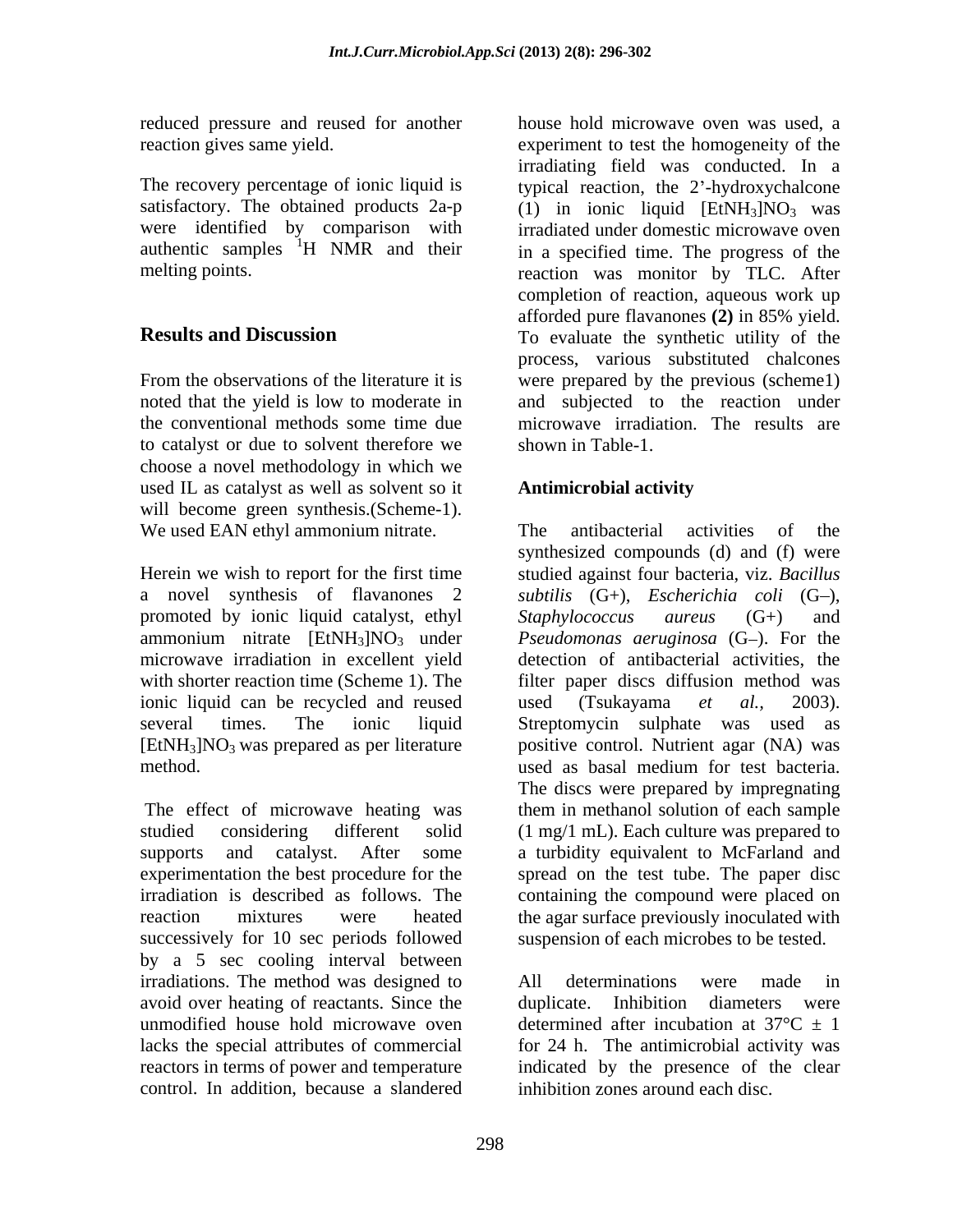**Scheme.1** Synthesis of flavanone using EAN ionic liquid



**Scheme.2** Plausible mechanism for the synthesis of flavanone





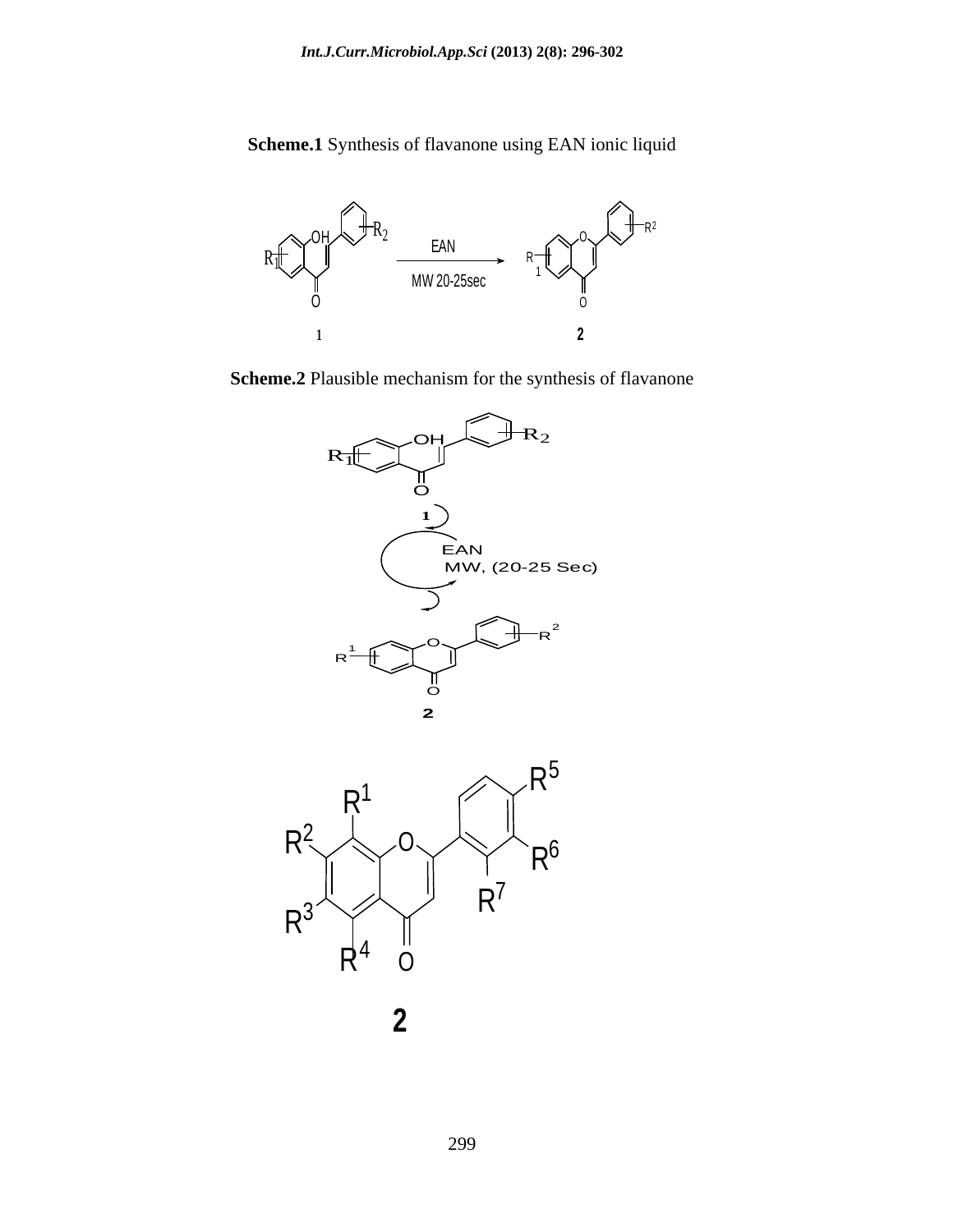| $Pdt$ R1                                |                                               |    | $\mathbf{R4}$ |                                                                                           | $\mathbf{R}$ 7 | $\vert$ T sec $\vert$                        |
|-----------------------------------------|-----------------------------------------------|----|---------------|-------------------------------------------------------------------------------------------|----------------|----------------------------------------------|
| 2a                                      |                                               |    |               |                                                                                           |                | $10^{-7}$                                    |
| 2b                                      |                                               |    | T             | U.                                                                                        |                | 12 <sub>1</sub><br>90<br>$\perp$             |
| 2c                                      |                                               |    |               | OMe                                                                                       |                | Q <sub>7</sub>                               |
| 2d                                      |                                               | Me |               | OMe                                                                                       |                | 16<br>86                                     |
| $\angle$ C                              |                                               |    |               | OMe                                                                                       |                | $\sqrt{12}$<br>ററ                            |
|                                         | OH                                            |    |               |                                                                                           |                | 1 <sub>E</sub><br>12 <sub>1</sub>            |
|                                         |                                               |    |               |                                                                                           |                | 17                                           |
|                                         |                                               |    |               |                                                                                           |                | 89<br>1J                                     |
| $\bigcap$ :                             |                                               |    | $\mathbf{H}$  |                                                                                           |                | 10<br>$\Omega$                               |
| $\angle 1$<br>$\mathbf{A}$ $\mathbf{A}$ |                                               |    | T             | H                                                                                         | No2            | $10^{\circ}$<br>90<br>$1^{\circ}$<br>$\perp$ |
| 2k<br>$\mathbf{\Pi}$                    |                                               |    |               |                                                                                           |                | 90                                           |
| $\angle 1$<br>$\mathbf{H}$              |                                               |    | $\mathbf{r}$  |                                                                                           |                |                                              |
| 2m                                      |                                               |    | $\mathbf{u}$  | $OC_6H_{13}$                                                                              |                |                                              |
| $\angle \Pi$                            |                                               |    |               |                                                                                           |                |                                              |
| $2o$ H                                  | OMe                                           |    | Me            |                                                                                           |                | 18                                           |
|                                         | $2p$   H   OC <sub>4</sub> H <sub>9</sub>   H |    | $\parallel$ H | $\begin{array}{ c c c c c } \hline \text{OC}_4\text{H}_9 & \text{H} \\\hline \end{array}$ | $\parallel$ H  | 20<br>89                                     |

**Table.1** Synthesis of Flavanone 2 by using EAN ionic liquid in microwave oven

 $\frac{1}{2}$  and  $\frac{1}{2}$  and  $\frac{1}{2}$  and  $\frac{1}{2}$  and  $\frac{1}{2}$  and  $\frac{1}{2}$  and  $\frac{1}{2}$  and  $\frac{1}{2}$  and  $\frac{1}{2}$  and  $\frac{1}{2}$  and  $\frac{1}{2}$  and  $\frac{1}{2}$  and  $\frac{1}{2}$  and  $\frac{1}{2}$  and  $\frac{1}{2}$  and  $\frac{1}{2}$  a isolated yield

**Table.2** Antibacterial screening for the compounds (b) and (g)

| Organism                             | chalcones                | flavanone                | Streptomycin sulphate |
|--------------------------------------|--------------------------|--------------------------|-----------------------|
| <b>Bacillus</b> subtilis             | $\overline{\phantom{0}}$ | $\overline{\phantom{a}}$ | $22 \t0 \pm 0 \t3$    |
| Staphylococcus aureus                | $\overline{\phantom{0}}$ | $\overline{\phantom{0}}$ | $22.5 \pm 0.7$        |
| Escherichia coli                     | $\overline{\phantom{0}}$ | $12 \t5 \pm 0 \t3$       | $22 \t0 \pm 0 \t0$    |
| $\varepsilon$ Pseudomonas aeruginosa | $\overline{\phantom{0}}$ |                          | $22 \t0 \pm 0 \t0$    |

Diameter of the zone of inhibition (mm)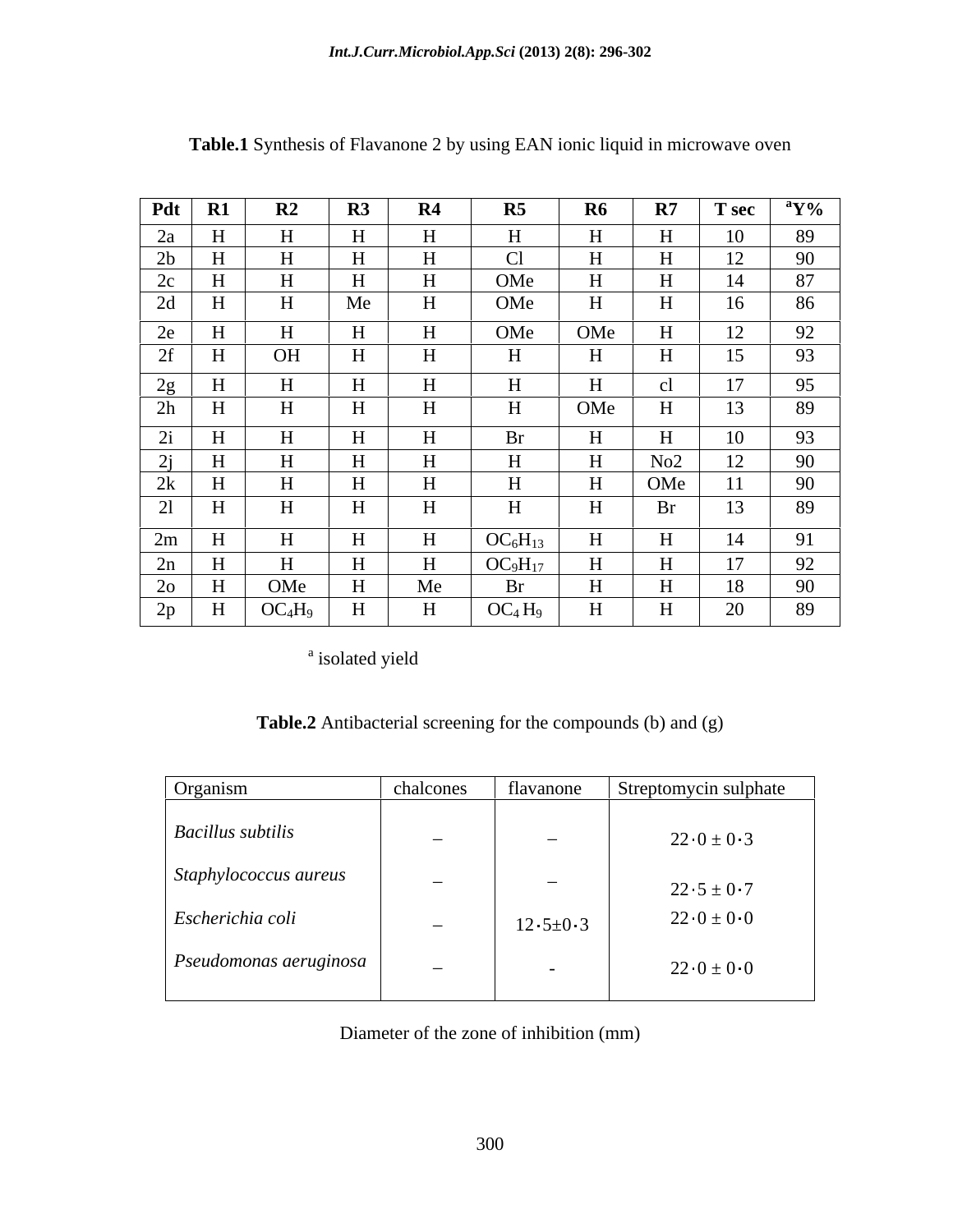The determination of the minimum value). The MIC value obtained for inhibitory concentration (MIC), the serial flavanone (f) was  $1000 \mu g/mL$  against dilution technique were followed using nutrient broth medium. The MIC was defined as the lowest concentration of samples that had restricted the growth of microbial . The MIC value of compound (c) were determined against *Escherichia coli* (G–). Parbhani

In summary we have demonstrated an **References** efficient and mild protocol for the synthesis of flavanones by cyclization of chalcones using EAN under microwave irradiation and dehydrative cyclization of Berlin. 1,3-(diaryl) diketones to flavanones in Banerji, A, and Goomer, N. 1980. presence of ionic liquids . Shorter reaction time, simple reaction conditions and Baron, D., and Ragai, K .I. 1989. higher yield render this microwave irradiation method superior. The method is Baron, D., and Ragai, K. I. 1989. clean and simple, which can be used as an alternative to the existing methods.

(d) and (f) has been assayed at the concentration  $1000 \mu g/mL$  against four human pathogenic bacteria. Among them Tanaka, two were gram-positive and the other two<br>Garg, S., M.P.S. Ishar, R. Sarin and were gram negative. The inhibitory effect<br>
Gandhi, R.P. 1994. Indian J. Chem. of compounds (d) and (f) against these organisms are given in table 2.The screening results indicate that only compound (f) was active against a gram-<br>plant metabolites (California: negative bacteria, Escherichia coli with a

mean zone of inhibition  $12 \cdot 5 \pm 0 \cdot 3$  mm  $183-230$ . (table 3). Gholap, A. R., K. Venkatesan, D. Thomas,

# **Determination of the minimum**

The active sample in the disc diffusion method was then tested for its activity by Hoshino, Y., T. Oohinata and Takeno, N.

**Minimum inhibition concentration** the serial dilution method to determine the minimum inhibition concentration (MIC value). The MIC value obtained for *Escherichia coli*.

## **Acknowledgement**

The authors are thankful to the department chemistry, B.Raghunath College Parbhani

## **References**

- Balogh, M., and Laszlo, P. 1993.Organic Chemistry Using Clays, Springer, Berlin.
- Banerji, A., and Goomer, N. Synthesis. 874.
- Baron, D., and Ragai, K .I. 1989. Phytochem. 27 :87.
- Baron, D., and Ragai, K. I. Phytochem.27:87.
- Benalloum, A., B. Labiad andVillemin, D. 1998. Chem. Commun. 386.
- Antimicrobial screening<br>
Chisen, J., I.C. Chisen, J.S. Rafelt, D.J. The antibacterial activity of compounds<br>
The antibacterial activity of compounds<br>
Cham Commun 2203 Chisen, J., I.C. Chisen, J.S. Rafelt, D.J. Macquarrie and Clark, J.H. 1997. Chem. Commun. 2203.
	- Furuta, T., T. Kimura, S. Kondo, T. Wakimoto, H. Nukaya, K.Tsuji and
	- Garg, S., M.P.S. Ishar, R. Sarin and Gandhi, R.P. 1994. Indian J. Chem. Soc. 33B:1123-1128.
	- Geissman, T. A. , and Crout, D. H. G . 1969. Organic chemistry of secondary plant metabolites (California: Freeman, Cooper and Company) pp. 183–230.
	- Gholap, A. R., K. Venkatesan, D. Thomas, R.J. Lahoti and Srinivasan, <sup>K</sup> .V. Green Chem. 6:147-150.
- **inhibitory concentration (MIC)**  Hertog, M.G. L., 1993. Lancet. 342:1007.
	- Hoshino, Y. , and Takino, N. 1987. Bull. Chem. Soc. Jpn. 60:1919-1920.
	-